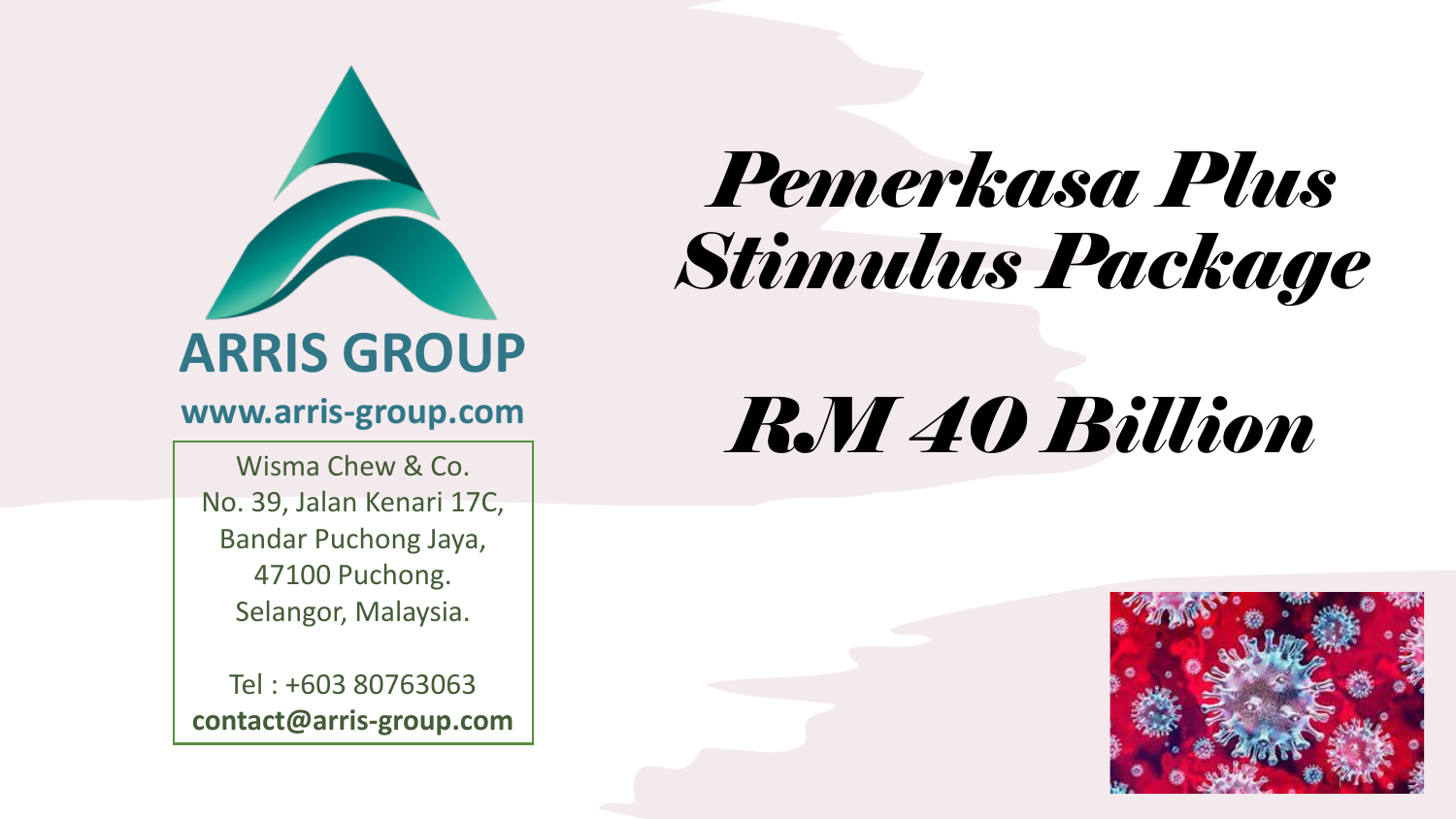## **PEMERKASA PLUS STIMULUS PACKAGE**



On 31 May 2021, the Malaysian Government announced the Pemerkasa Plus Stimulus Package valued at RM40 billion as part of an effort to assist citizens that will be affected by full lockdown start on 1 June 2021 and anchored on three strategies:

| Strategy 1                                       | <b>Strategy 2</b>                                     | <b>Strategy 3</b>                      |
|--------------------------------------------------|-------------------------------------------------------|----------------------------------------|
| • Increasing<br>public<br>healthcare<br>capacity | • Continue the<br>welfare<br>agenda for<br>the people | • Supporting<br>business<br>continuity |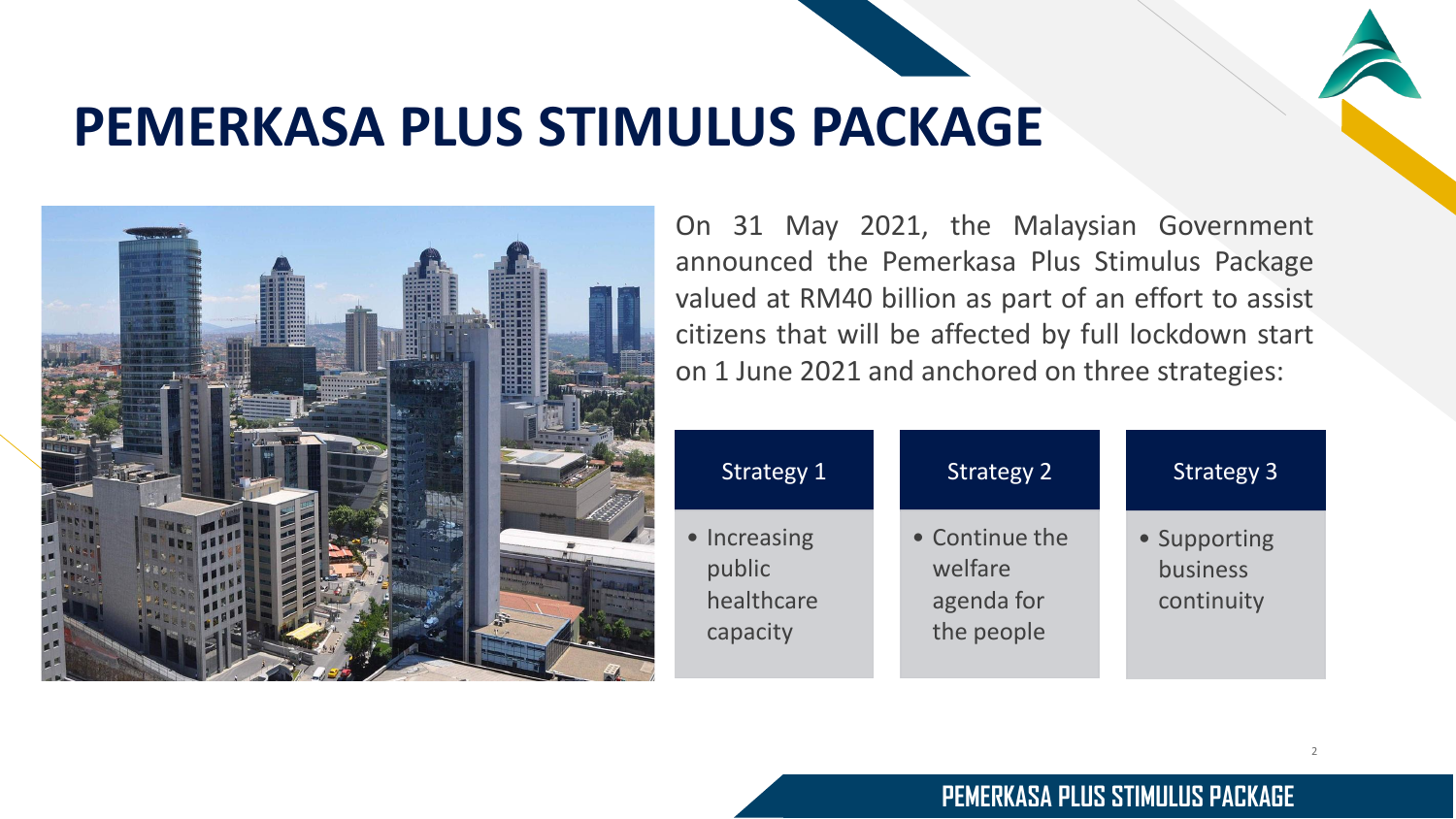## **Increasing public healthcare capacity**

- **1. RM450 million** allocation to increase hospital beds capacity and procure equipment for intensive care units for Covid-19, including at university and teaching hospitals as well as Armed Forces' field hospitals. Outsourcing to private hospitals will also be done.
- **2. RM550 million** for spending related to Covid-19 including increased operating and management expenses, procurement of medicines, reagents and hiring of officers on contractual basis.



FR

#### **PEMERKASA PLUS STIMULUS PACKAGE**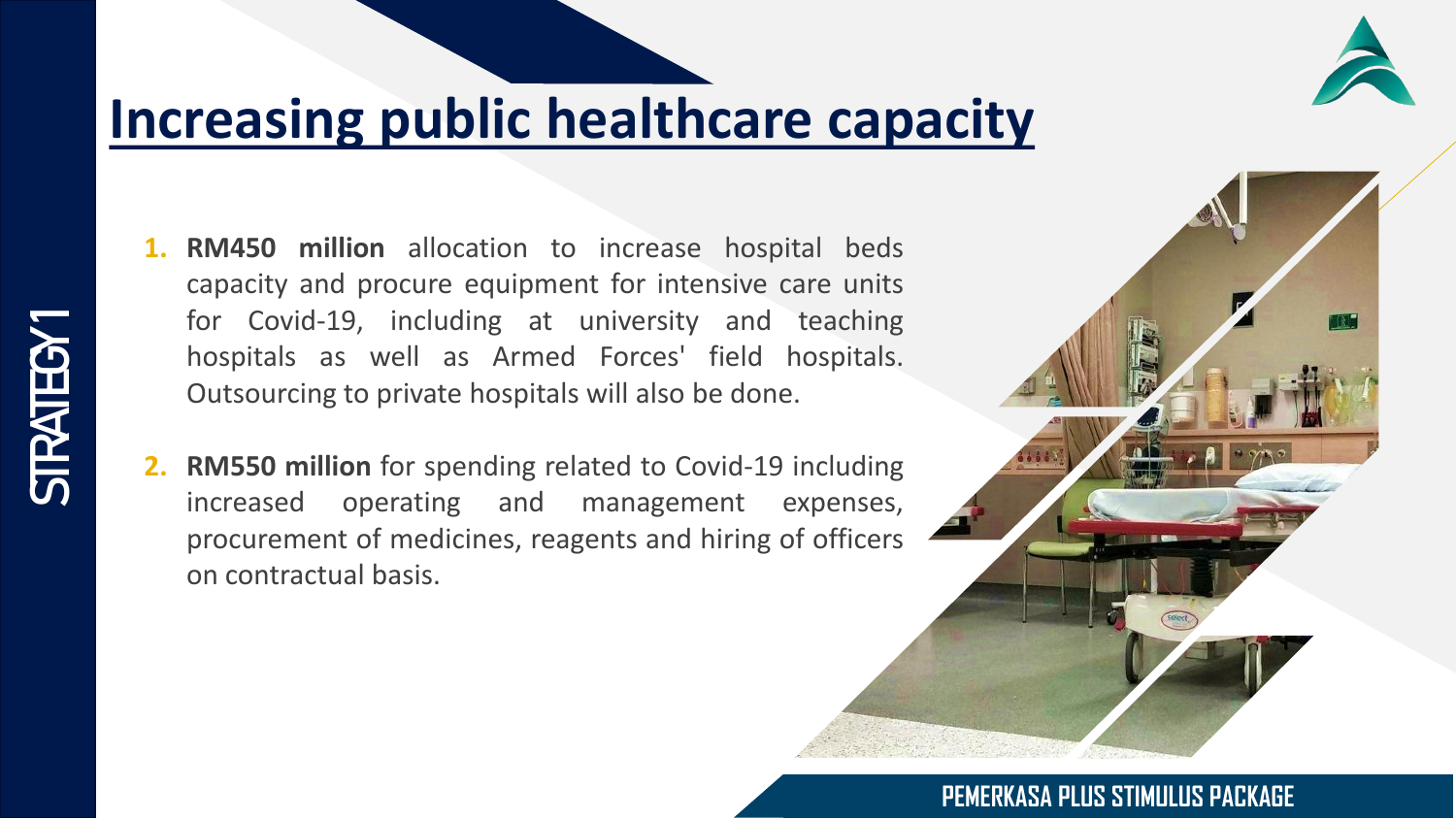## **Increasing public healthcare capacity**

- **3. Extending the service tenure** of more than 14,000 medical officers and nurses on contract until 2022. The government will also reappoint over 500 healthcare personnel due to retire in 2021, on contractual basis.
- **4. Expedite the vaccination process** through the National Covid-19 Immunisation Programe (PICK).
	- Government will deploy its assets such as buses, vans, and use of carpooling to assist senior citizens and those living far from vaccine administration centers get vaccinated.
	- Government will increase the number vaccination centers for Covid-19 on pilot basis.

#### **PEMERKASA PLUS STIMULUS PACKAGE**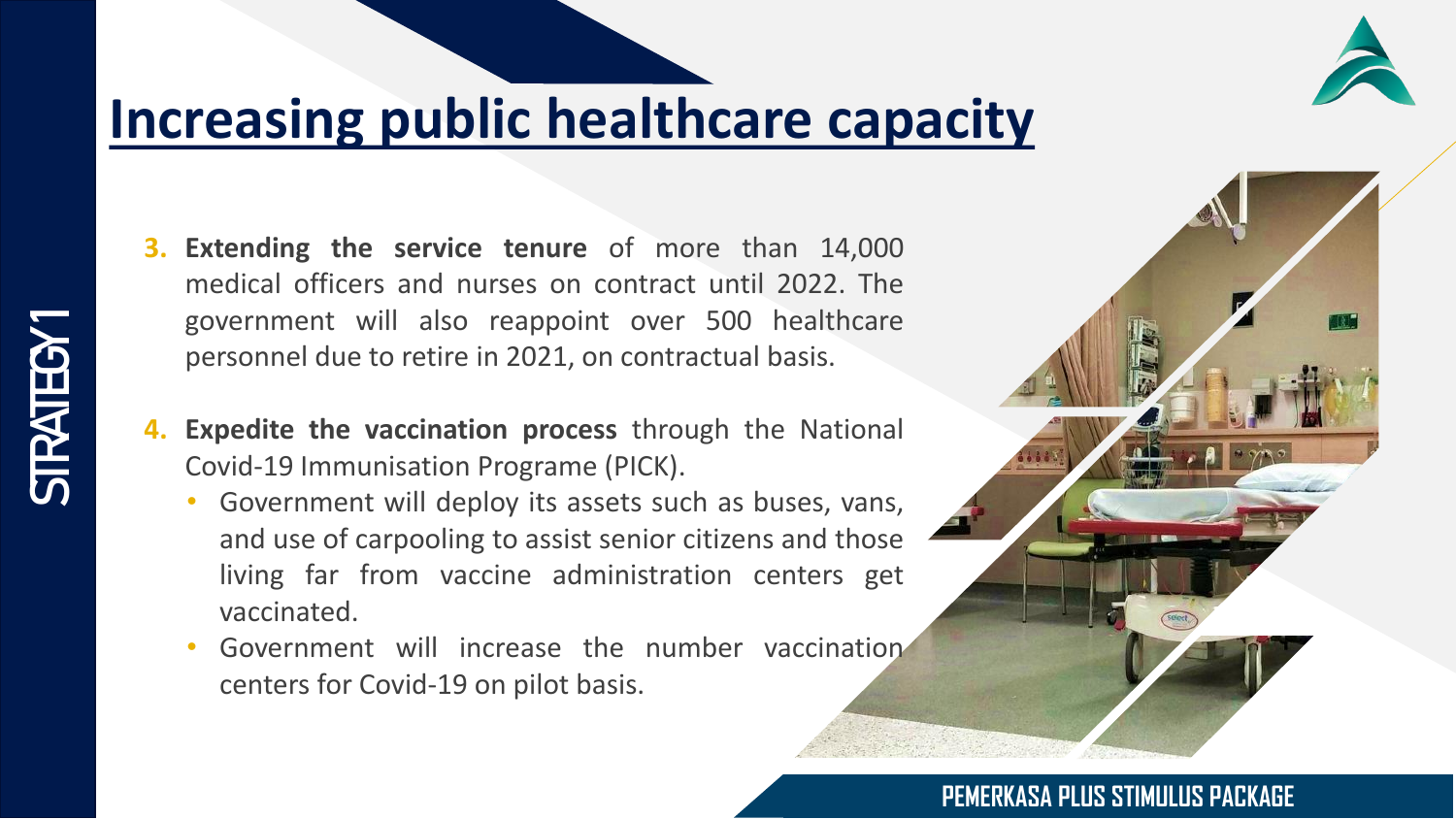

## **Continue the welfare agenda for the people**

**1. RM2.1 billion** for the Bantuan Prihatin Rakyat Cash Aid.

• Credited to the recipient's account at the end of June 2021.

| <b>Earning Income</b>                                                                | <b>Amount Receive</b> |
|--------------------------------------------------------------------------------------|-----------------------|
| Household income < RM2,500.00                                                        | RM500.00              |
| Household income RM2,501.00 - RM5,000.00                                             | RM300.00              |
| Malaysians who are single earning <rm2,500.00< td=""><td>RM100.00</td></rm2,500.00<> | RM100.00              |

- **2. Targeted Repayment Assistance** by Bank Negara Malaysia
	- All **(1) B40 group** and **(2) those who lost their jobs** during the pandemic and **(3) SMEs who are not allowed to operate** during the Movement Control Order, can choose whether to have:

| Automatic bank moratorium or,   | 3 months |
|---------------------------------|----------|
| 50% reduction in loan repayment | 6 months |

# STRATEGY

#### **PEMERKASA PLUS STIMULUS PACKAGE**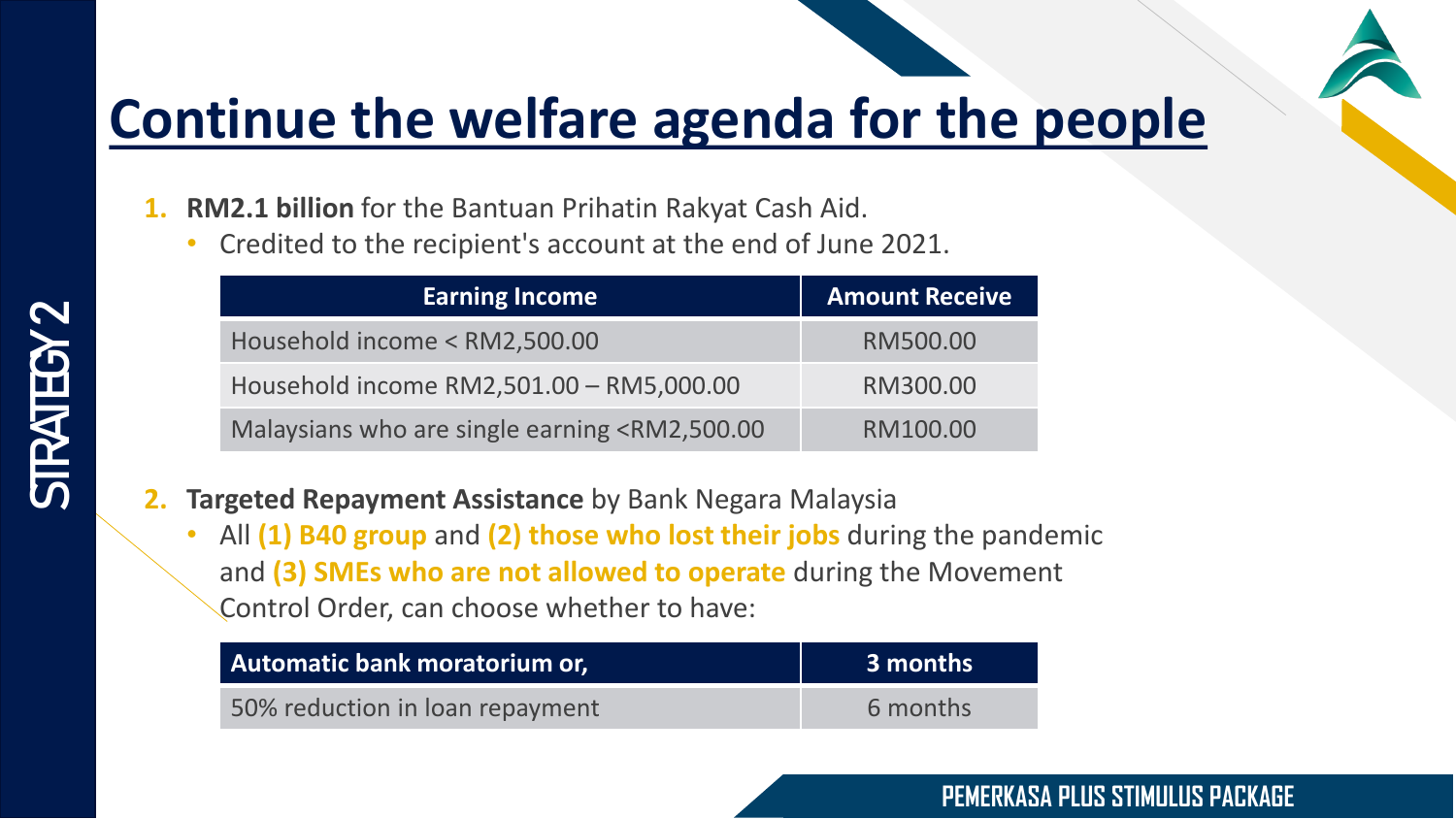

## **Continue the welfare agenda for the people**

- **3. RM1 Billion for Bus and Taxi Hire Purchase Rehabilitation Scheme**
	- Eligible bus and taxi operators can get

| Loan moratorium up to              | <b>12 months</b> |  |  |
|------------------------------------|------------------|--|--|
| Extend loan repayment period up to | 36 months        |  |  |

#### **4. Mara Prihatin (Peace of Mind) Programme**

- Rescheduling and extension of the moratorium period for MARA borrowers for the purpose of study loans and business financing.
- 30% discount of premise rental will be given to MARA entrepreneurs affected by the economic closure for the month of May to July 2021

#### **5. Employers: Levy Payment Exemption**

- Levy payment exemption for one month in June 2021
- Employees can improve their knowledge and skills through the e-LATiH learning portal for free which involves over 400 modules and skills courses.

#### **PEMERKASA PLUS STIMULUS PACKAGE**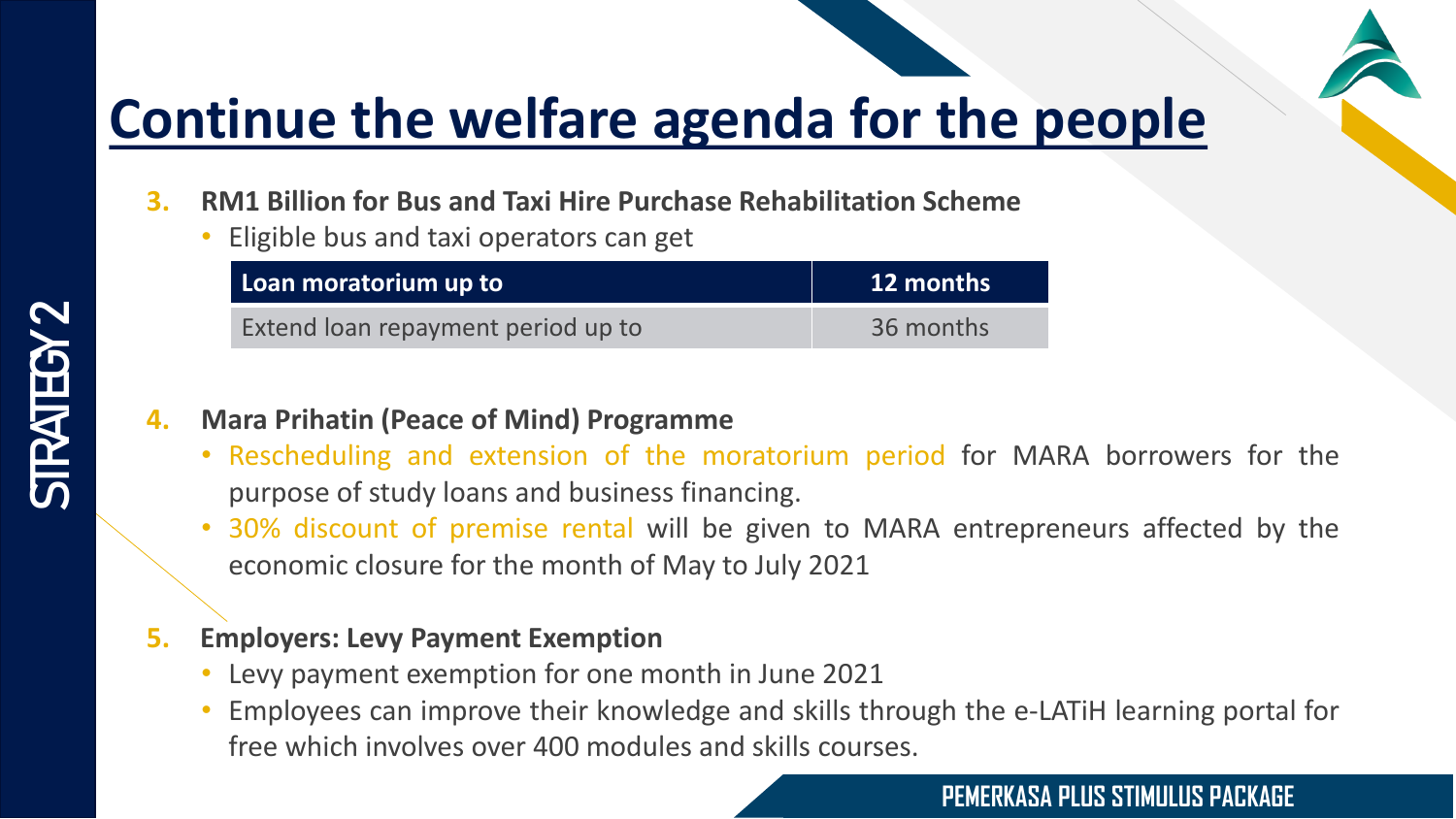

## **Continue the welfare agenda for the people**

#### **6. RM1.5 Billion for Wage Subsidy Programme**

Wage Subsidy Programme with a limit of 500 employees per application

|                                     |                    | <b>PSU 1.0</b><br>(April to<br>September 2020)          |                      | <b>PSU 2.0</b><br>(October to December<br>2020)                                                                                                                                                                                                                                                                                    |          | <b>PSU 3.0</b><br>(January to June 2021)                                                                                                                                                                                                                 |          | <b>PSU Permai</b><br>(January to June 2021)                                 |                                                                                                                              | <b>PSU (Pemerkasa Plus)</b><br>(July 2021)          |          |
|-------------------------------------|--------------------|---------------------------------------------------------|----------------------|------------------------------------------------------------------------------------------------------------------------------------------------------------------------------------------------------------------------------------------------------------------------------------------------------------------------------------|----------|----------------------------------------------------------------------------------------------------------------------------------------------------------------------------------------------------------------------------------------------------------|----------|-----------------------------------------------------------------------------|------------------------------------------------------------------------------------------------------------------------------|-----------------------------------------------------|----------|
| <b>Government Allocation Budget</b> |                    | RM13.5 Billion                                          |                      | RM 2.4 Billion                                                                                                                                                                                                                                                                                                                     |          | RM1.5 Billion                                                                                                                                                                                                                                            |          |                                                                             | RM1.5 Billion                                                                                                                |                                                     |          |
| Rate                                | <b>Big Company</b> | RM 600                                                  | 6 months             | <b>RM600</b>                                                                                                                                                                                                                                                                                                                       | 3 months | <b>RM600</b>                                                                                                                                                                                                                                             | 3 months | <b>RM600</b>                                                                | 1 months                                                                                                                     | <b>RM600</b>                                        | 1 months |
|                                     | Medium<br>Company  | <b>RM 800</b><br><b>RM 600</b>                          | 3 months<br>3 months | <b>RM600</b>                                                                                                                                                                                                                                                                                                                       | 3 months | <b>RM600</b>                                                                                                                                                                                                                                             | 3 months | <b>RM600</b>                                                                | 1 months                                                                                                                     | <b>RM600</b>                                        | 1 months |
|                                     | Small Company      | RM1,200<br><b>RM600</b>                                 | 3 months<br>3 months | <b>RM600</b>                                                                                                                                                                                                                                                                                                                       | 3 months | <b>RM600</b>                                                                                                                                                                                                                                             | 3 months | <b>RM600</b>                                                                | 1 months                                                                                                                     | <b>RM600</b>                                        | 1 months |
|                                     | New Register       |                                                         |                      | <b>RM600</b>                                                                                                                                                                                                                                                                                                                       | 6 months | <b>RM600</b>                                                                                                                                                                                                                                             | 6 months |                                                                             |                                                                                                                              |                                                     |          |
| Requirement                         | <b>Big Company</b> | Decrease in sales > 60%<br>compared to previous<br>year |                      | Decrease in sales > 30%<br>compared to same<br>month of previous year                                                                                                                                                                                                                                                              |          | Only for Sector Tourism and<br>Retail                                                                                                                                                                                                                    |          | Applicable for all affected<br>economic sectors<br>Only for State under PKP |                                                                                                                              | Applicable for all affected<br>economic sectors     |          |
|                                     | Medium<br>Company  |                                                         |                      |                                                                                                                                                                                                                                                                                                                                    |          | Decrease in sales > 30%                                                                                                                                                                                                                                  |          |                                                                             |                                                                                                                              |                                                     |          |
|                                     | Small Company      | No requirement                                          |                      | Only for salary paid<br><rm4,000< td=""><td colspan="2">compared to same month of<br/>previous year before MCO<br/>Only for salary paid <rm4,000< td=""><td></td><td>Only for salary paid<br/><rm4,000< td=""><td colspan="2">Only for salary paid<br/><rm4,000< td=""></rm4,000<></td></rm4,000<></td></rm4,000<></td></rm4,000<> |          | compared to same month of<br>previous year before MCO<br>Only for salary paid <rm4,000< td=""><td></td><td>Only for salary paid<br/><rm4,000< td=""><td colspan="2">Only for salary paid<br/><rm4,000< td=""></rm4,000<></td></rm4,000<></td></rm4,000<> |          |                                                                             | Only for salary paid<br><rm4,000< td=""><td colspan="2">Only for salary paid<br/><rm4,000< td=""></rm4,000<></td></rm4,000<> | Only for salary paid<br><rm4,000< td=""></rm4,000<> |          |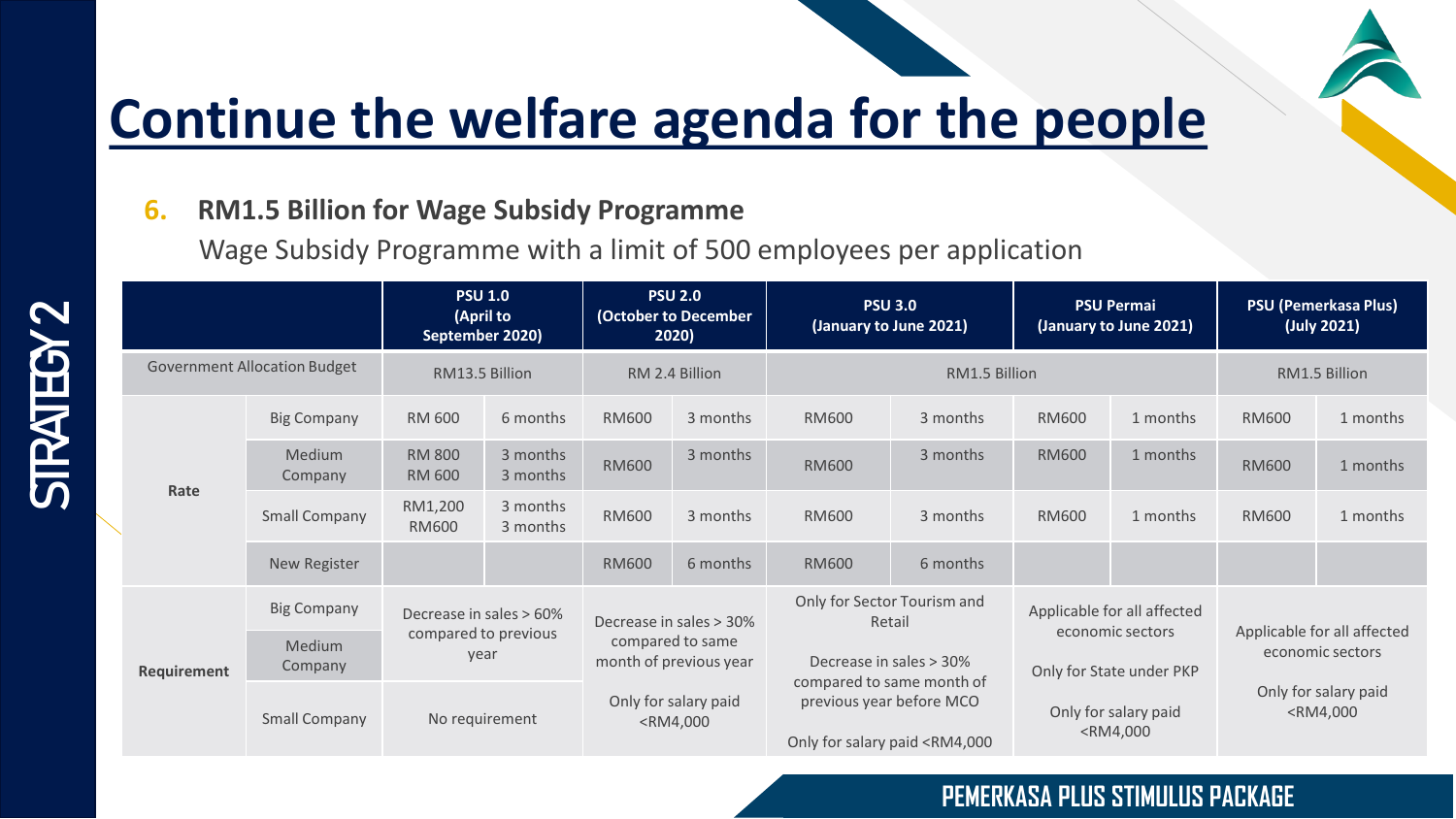#### **1. Prihatin Special Grant (GKP)** only for Micro-SMEs

**STRATEGY 3** 

|                               | <b>GKP 1.0</b><br>(Prihatin PKS)                                                                                                                 | <b>GKP 2.0</b><br>(Prihatin PKS)                                                                                                                 | <b>GKP Tambahan</b><br>(Permai)                                                                        | <b>GKP 3.0</b><br>(Pemerkasa)                                                                                                                                                                                                               | <b>GKP</b><br>(Pemerkasa Plus)       |
|-------------------------------|--------------------------------------------------------------------------------------------------------------------------------------------------|--------------------------------------------------------------------------------------------------------------------------------------------------|--------------------------------------------------------------------------------------------------------|---------------------------------------------------------------------------------------------------------------------------------------------------------------------------------------------------------------------------------------------|--------------------------------------|
| <b>Amount</b><br>received     | RM 3,000 (one-off)                                                                                                                               | RM 3,000 (one-off)                                                                                                                               | $RM1,000$ (one-off) – under<br><b>PKP State</b><br>RM500 (one-off) - Other                             | RM1,000 (one-off)                                                                                                                                                                                                                           | <b>Additional RM500</b><br>(one-off) |
| Requirement                   | 1. Sales < RM300,000 per<br>year<br>2. Staff < 5 people exclude<br>employer<br>3. Register with LHDN or<br>PBT or CCM before 31<br>December 2019 | 1. Not receiver GKP 1.0<br>2. Sales < RM300,000 per<br>year<br>3. Staff < 5 people exclude<br>employer<br>4. Register with LHDN or<br>PBT or CCM | 1. All receiver for GKP 1.0 &<br><b>GKP 2.0</b><br>2. Other requirement same<br>as GKP 1.0 and GKP 2.0 | 1. All receiver for GKP 1.0 &<br><b>GKP 2.0</b><br>2. Approved application on<br>GKP3.0<br>3. Sales < RM300,000 per<br>year<br>4. Staff < 4 people exclude<br>employer<br>5. Register with LHDN or<br>PBT or CCM before 28<br>February 2021 | All receiver GKP 3.0                 |
| Date of<br><b>Application</b> | 1 until 15 May 2020                                                                                                                              | 1 until 31 October 2020                                                                                                                          |                                                                                                        | 1 until 15 April 2021                                                                                                                                                                                                                       |                                      |
| Payment                       | <b>June 2020</b>                                                                                                                                 | November 2020                                                                                                                                    | 25 March 2021                                                                                          | <b>June 2021</b>                                                                                                                                                                                                                            | <b>July 2021</b>                     |

#### **PEMERKASA PLUS STIMULUS PACKAGE**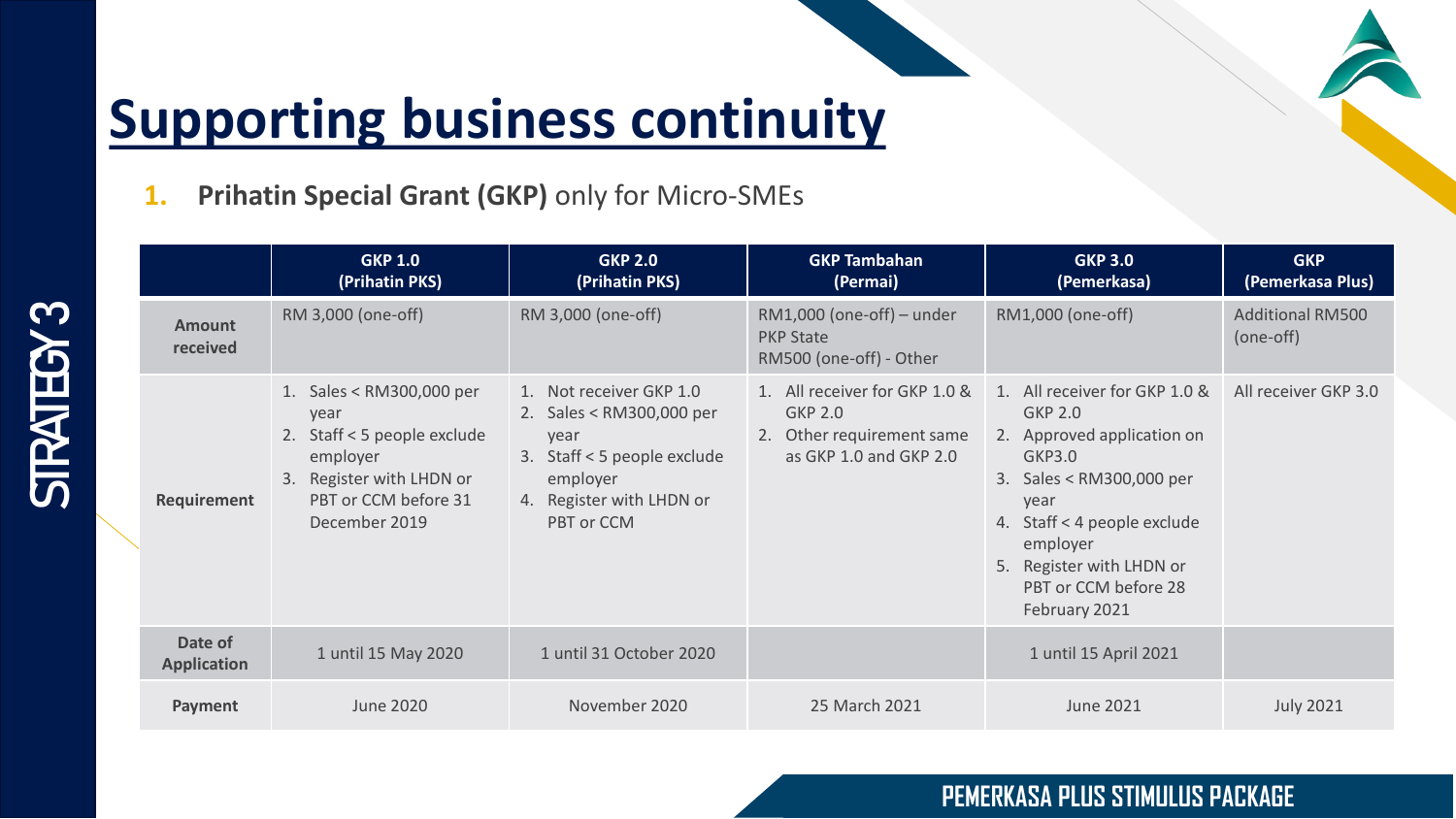#### **2. Microcredit for Working Capital**

- RM1.5 billion allocation by BSN, TEKUN, MARA, SME Corp. and YAPEIM for businesses who wish to get microcredit for working capital, with financing rates as low as 3%
- **3. SMEs - Targeted Relief and Recovery Bank Facility**
	- Additional RM2 billion allocation in the Targeted Relief and Recovery Facility for affected SMEs.
	- Total allocation fund by BNM for SMEs with an interest rate as low as 3.5% that is still available is RM7 billion.

#### **4. Aid to Drivers**

• RM500 (one-off) to tourist drivers, taxi drivers, bus drivers and e-hailing drivers. Registered recipients would be paid in July 2021.

#### **PEMERKASA PLUS STIMULUS PACKAGE**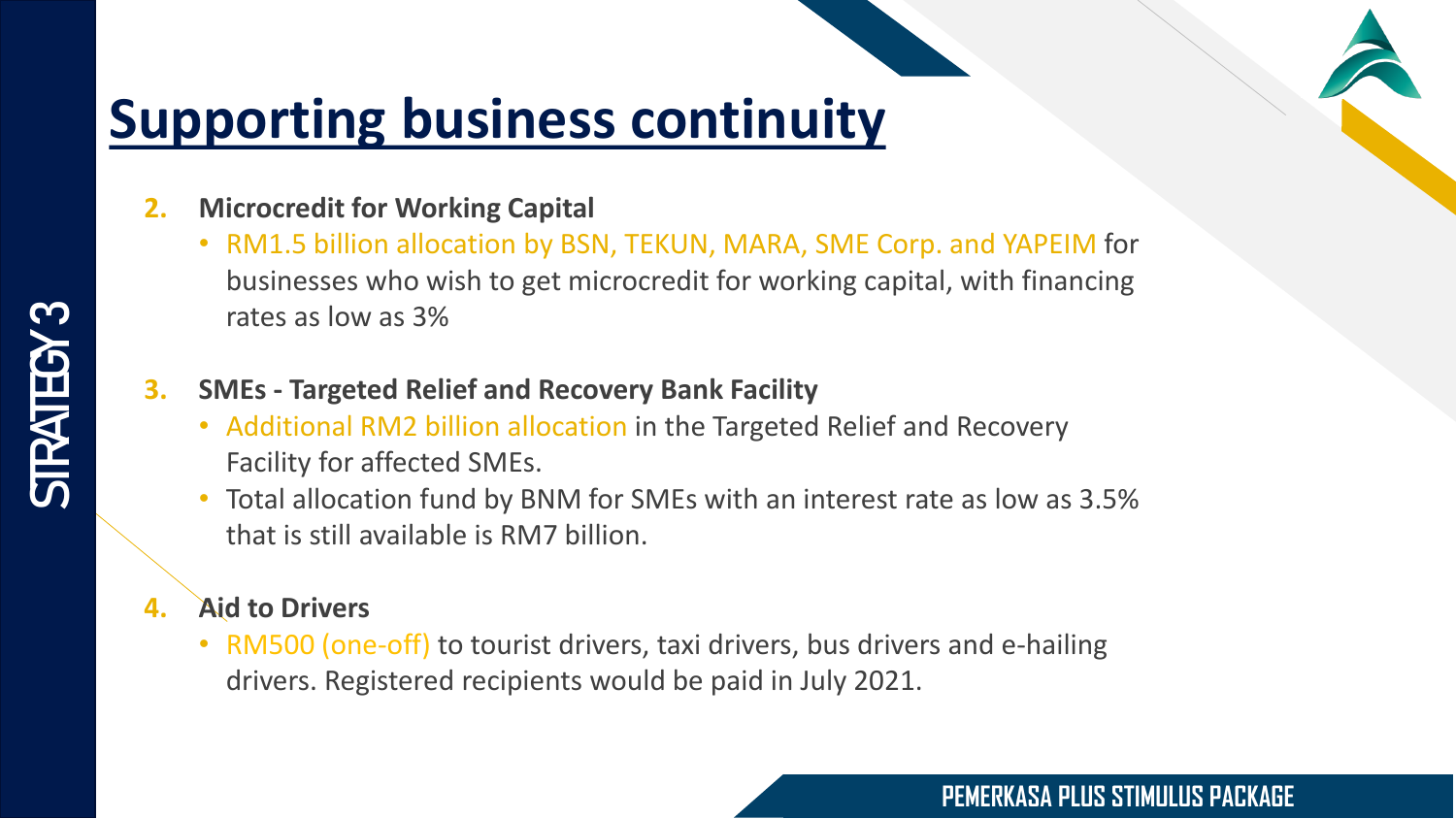- **5. Inland Revenue Board (IRB) Consideration**
	- Consideration to postpone penalties to the year 2022.
	- Consideration to reschedule tax payments for taxpayers who lose their source of income or face issues to settle tax arrears as a result of the implementation of the Order Movement Control (PKP)
	- Consideration to revise penalties imposed if the taxpayer has a strong reason
- **6. Companies Commission of Malaysia (CCM)**
	- Extension of deadline until 31 July 2021 for submission of financial statements, annual meetings for public listed companies on Bursa Malaysia and a moratorium on fines for late submission of statutory documents, with regards to companies having FYE after 31 October 2020 to 31 January 2021
	- Waiver of penalties for late renewal of business licenses for micro-SMEs, soleproprietorships, and partnerships, until 31 December 2021.

#### **PEMERKASA PLUS STIMULUS PACKAGE**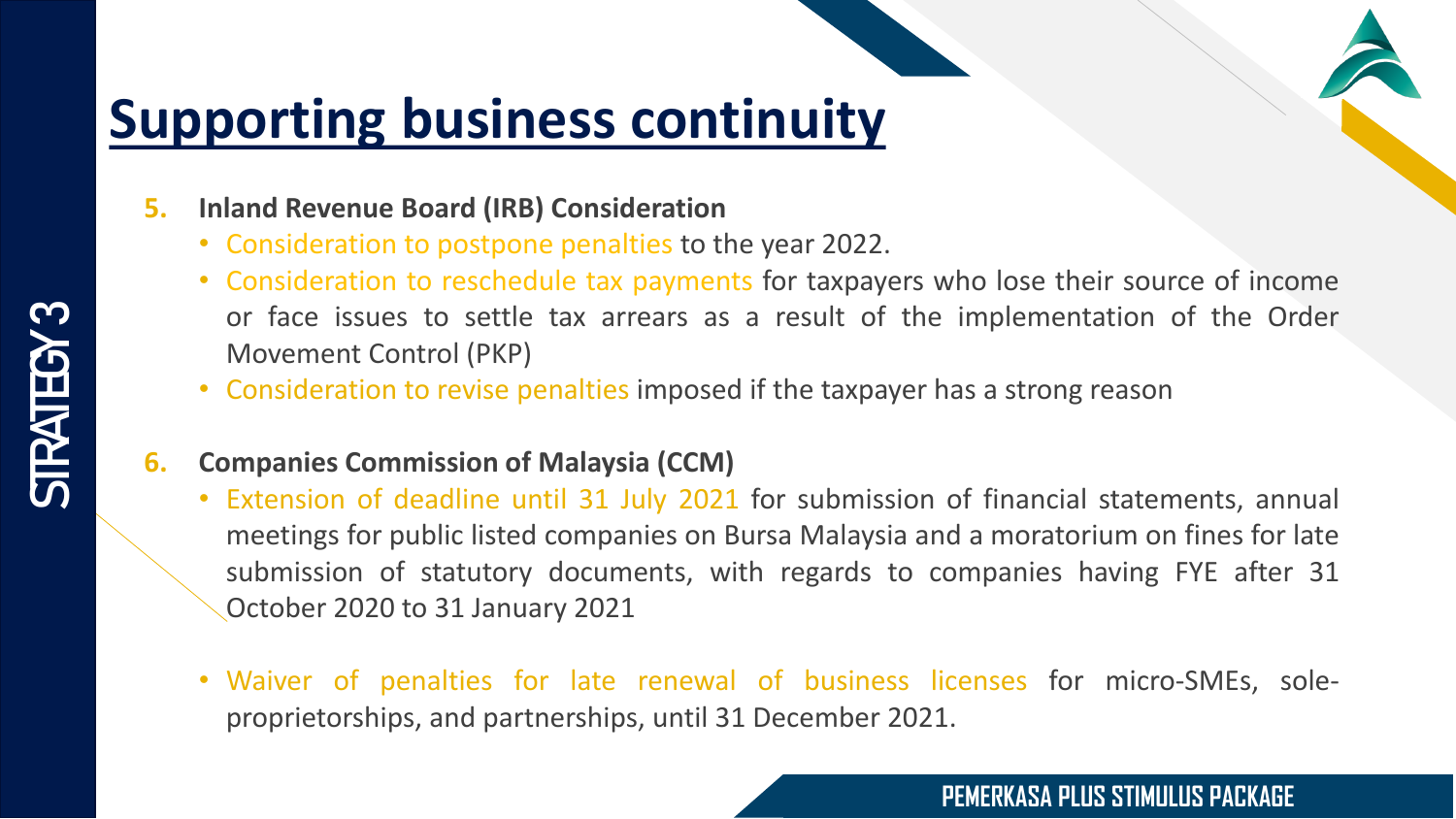- **6. Companies Commission of Malaysia (Continued)**
	- Compound reduction incentive for application to strike off a company under section 549/550 of the Companies Act 2016
		- This is an initiative by the CCM to help companies that are facing financial problems due to the covid-9 pandemic.
		- Through this initiative, the corporate community is entitled to 90% compound reduction rate from the original compound. This initiative will take effect from 17 August 2020 (extended until 31 December 2021).
	- Additionally, if the companies do not wish to strike off but received compounds by CCM, the compound reduction rate will be determined or subject to the discretion of the Deputy Prosecutor of CCM.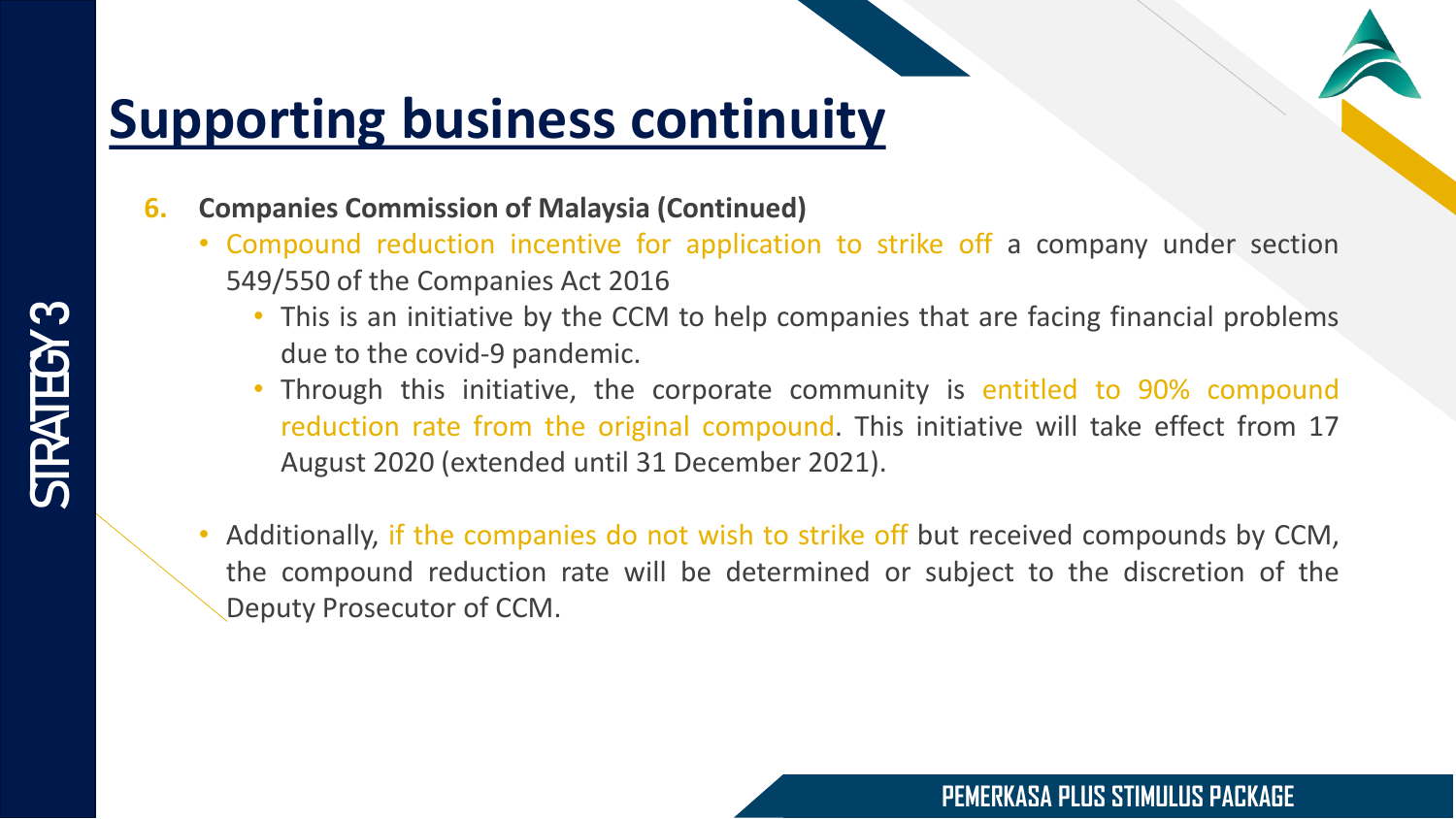#### **7. COVID Mediation Centre**

- Protection for companies unable to fulfil their contractual obligations will be extended under the Temporary Measures for Reducing the Impact of Coronavirus Disease 2019 (Covid-19) Act 2020 until 31 December 2021.
- The Government will continue to offer free mediation services through the Covid Mediation Centre.

#### **8. Extension of Electricity Bill Discounts for affected sector**

• Hotel operators, tour agencies, shopping complexes, convention centers, theme parks, and local airline offices will receive a 10% discount on their electricity bills for an additional 3 months from July to September 2021.

#### **9. Special Tax Cuts to Premises Owners**

• Special tax cuts to premises owners who offer at least 30% rental discounts to SMEs and non-SMEs for six more months until 31 December 2021.